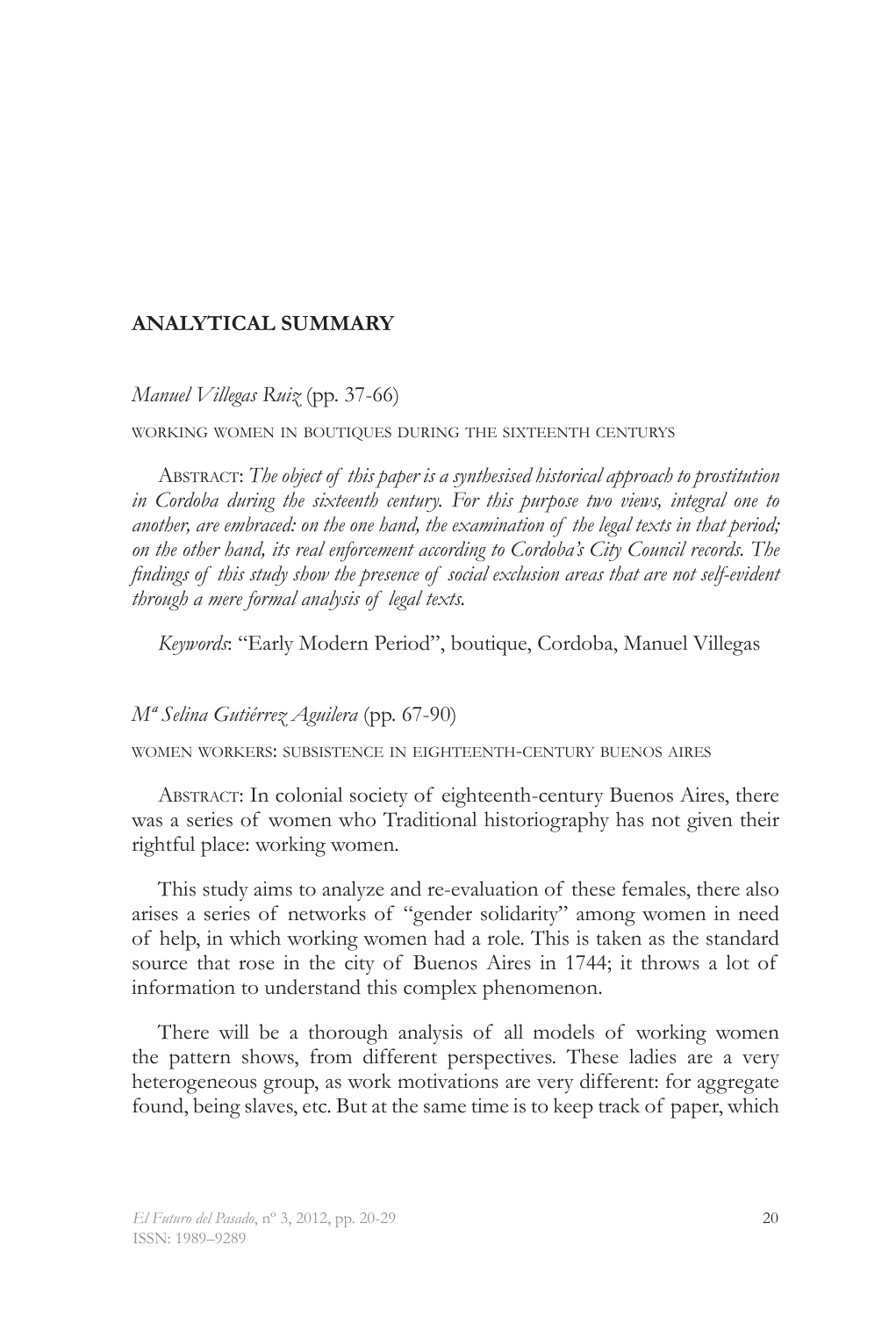together with the work effort of these played the charity and solidarity and support for female survival at this time.

*Keywords:* women workers, Buenos Aires colonial, eighteenth century, solidarity.

### *Ana Muñoz* (pp. 91-105)

feminal magazine: paradigm of spanish feminist publications of the early twentieth century

Abstract: The *Feminal* magazine was published as a supplement of the newspaper *La Ilustració Catalana* from April 1907 to December 1917. The mainstream of this publication lies in being the first, in Barcelona, which addresses issues of relevance to the history of Spanish feminism as the claiming for the voting rights. The magazine as the whole shows, explicitly, the interest of Karr to increase women's culture, in fact musical repertoire is no stranger to this goal: it can be seen several intentions of Carmen Karr such as the promotion of female authorship, creating a link between female authors and female interpreters and the translation in music of a particular cultural thought. The musical repertoire of the magazine creates a relationship shared by the members of the *performance*, building a particular female social identity.

*Keywords:* feminism, gender, Cataluña's *cançó*, women, *Feminal* magazine, Cataluña.

### *Yolanda Beteta Martín* (pp. 107-135)

femininity normative and sexual violence in the iii reich. the deconstruction of femenine identity and the sexual exploitation of jewish women in the concentration and extermination camps

Abstract: The article provides an overview of the sexual violence against women in the concentration and extermination camps through the testimony offered by the survivors. Women suffer a specific kind of violence with a double meaning: political and symbolic. For this reason, the sexual violence must be analyzed as a category of analysis that incorporates a gender perspective. The article is divided into two distinct and interdependent parts. First, it analyzes the nationalist discourse about the Nazi model of femininity based on the concepts of motherhood and racial purity. Secondly, it studies the adaptation of this model of normative femininity to the eugenic and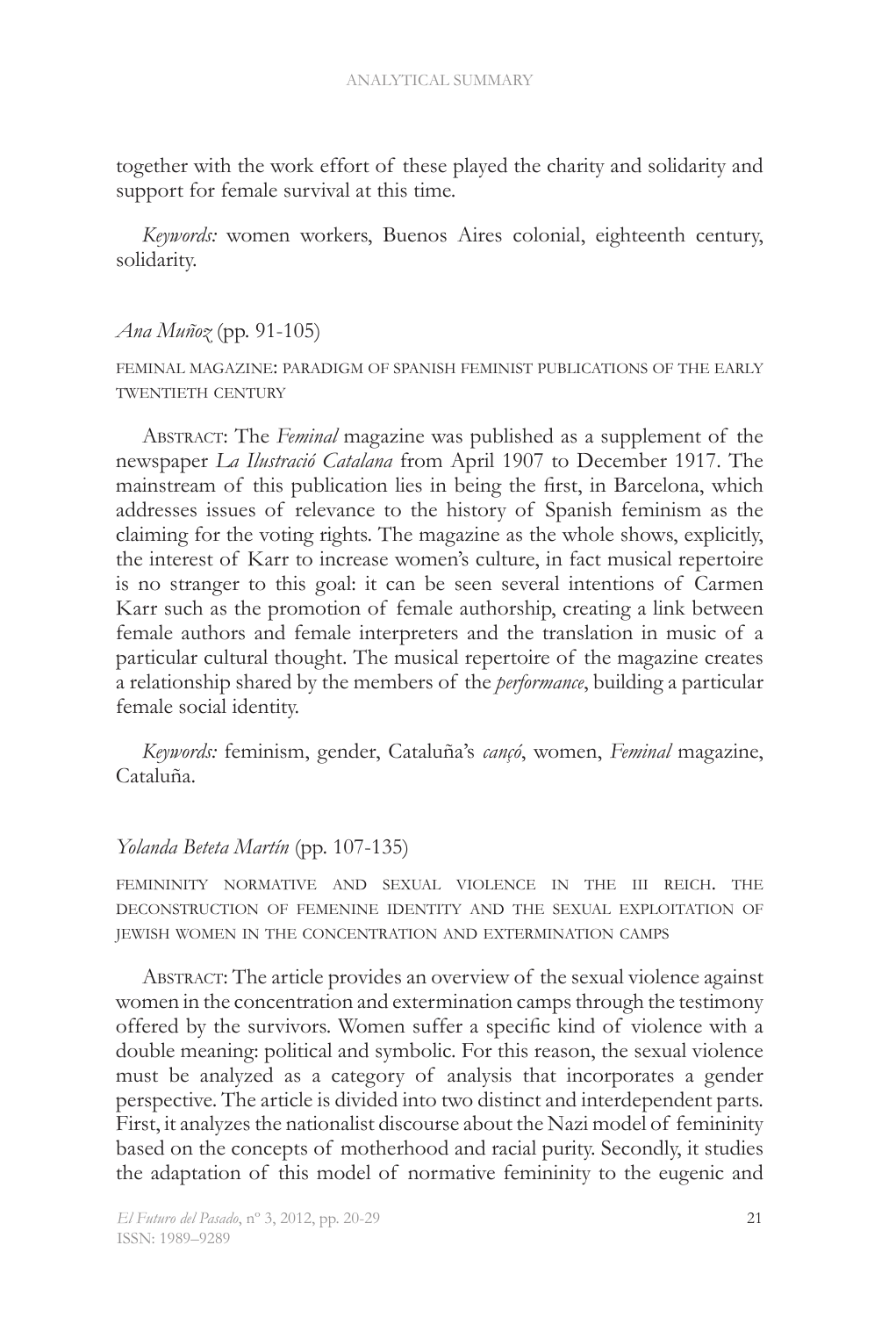racial policies carried out in the camps. The research has focused exclusively on sexual violence against Jewish women because the relevance of the "Project Final Solution" in the National Socialism politic.

*Keywords*: Normative Femininity, Sexual Exploitation, Extermination Camps, National Socialism.

### *Mónica García Fernández* (pp. 137-159)

«our place is at home». female summer camps in asturias during the first YEARS OF FRANCOISM (1938-1945)

Abstract: One of the most popular and advertised initiatives aimed at young people and children during the Francoist period were the summer camps. They tried to build an ideal society there, with no social classes or nationalisms and with a perfect performance of the gender roles imposed by the Francoist authorities. In this paper I will focus on the official speech and activities addressed to female children and young women in these summer camps, which were specially designed to familiarise them with their future social roles: motherhood and housekeeping. To do so, I will use as an example the ones located in Asturias between 1938 and 1945.

*Keywords*: Francoism, Feminine Section, Asturias, gender, young women, summer camps.

### *Ana Belén Gómez Fernández* (pp. 161-184)

### the political-social labor of female section during francoist in jaen

Abstract: In this article I endeavour to analyse on the field of action of Feminine Section, taking the province of Jaen as a frame of analysis. A province characterized by an important presence of the rural world, area where Female Section opened an important political - social labor on the women, emphasizing his traditional paper inside the private area and in the development of the rural economy. Nevertheless, in the last years of the Franco's regime, Female Section there tried to erase this past antifeminist helped the woman to increasing his presence in the labor sphere and in the public space.

*Keywords*: Female Section, Jaen, social assistance, political indoctrination, francoist.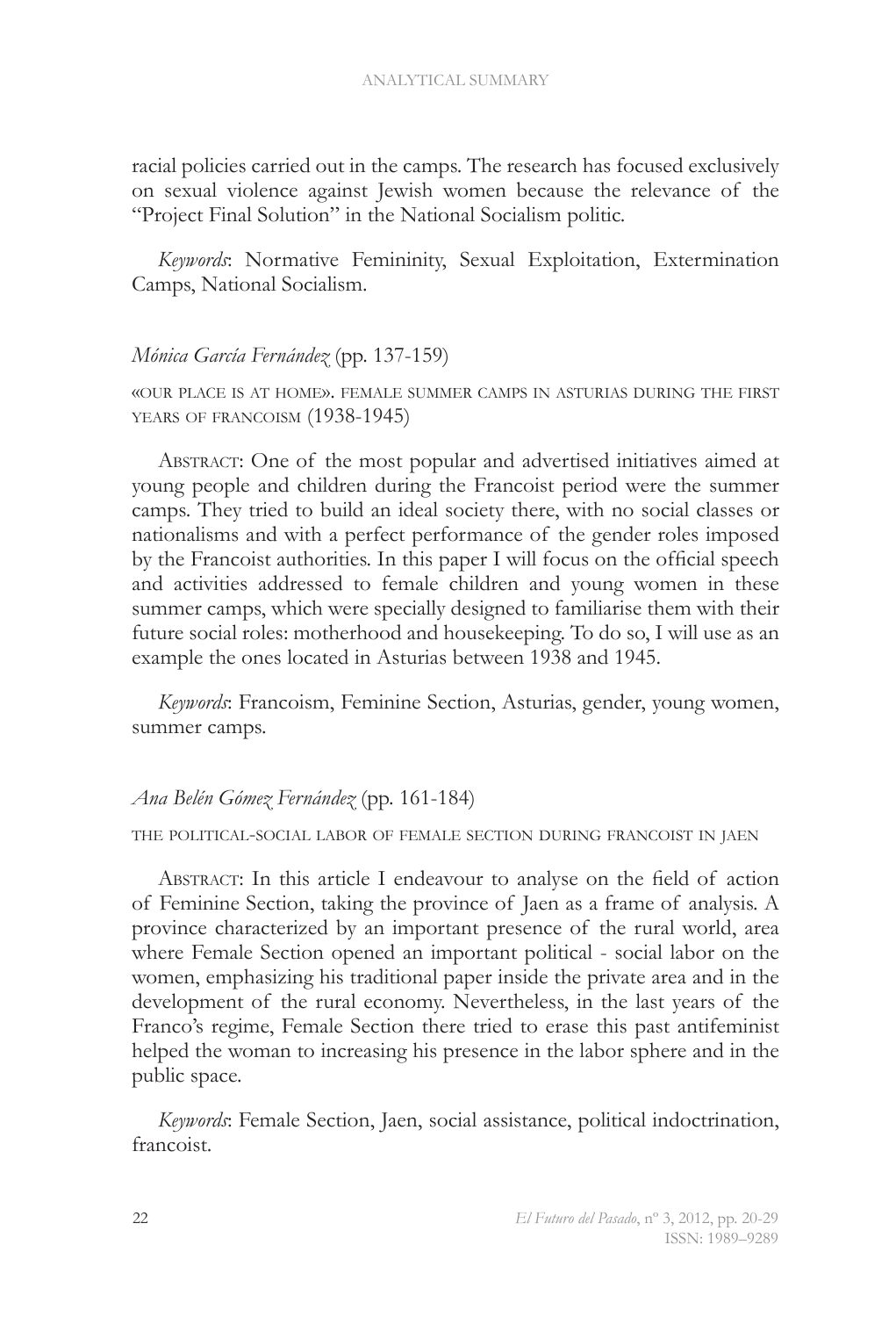#### ANALYTICAL SUMMARY

### *Esther Mora Bleda* (pp. 185-207)

### image and discourse of the «international women´s year» in the murcian regional press

Abstract: In this article it is analysed the commemoration, in 1975, of the «International Women's Year», focusing on the image and discourse that the Murcian regional newspaper *La Verdad* gathered about the said event. It is structured in three different sections. In the first one the subject of analysis, the source, the chronological period, and their historiographic importance are presented and justified. In the second section the celebration of the «International Women's Year» is placed at international and national levels, as well as the reasons that justify this commemoration, the organs selected for the organization of the event, and the approaches from which it was considered. Finally, the representation, image and discourse that the press collects for this event are analysed. At this point we study the repercussions that this «year» had on the Murcian and Spanish society, and how this one perceived the aforementioned commemoration, from both the masculinity and the femininity.

*Keywords:* International Women's Year, press, The Women's Section, Catholic organizations, feminist associations, year 1975.

### *Carmen Marina Vidal Valiña* (pp. 209-221)

a gendered approach to the media coverage of the arab world conflicts: the invasion of iraq through the eyes of the female journalists of the spanish public television (tve)

ABSTRACT: The recent revolutions in the Arab countries have once again attracted the attention to a geographic area generally seen by the «Western world» with suspicion and distrust. But before Tunisia, Egypt, Libya or Syria, in 2003, the war in Iraq was considered the most important media conflict of the history. This invasion had apparently a live coverage by thousands of media posted there. In Spain, five women covered the invasion for the public television, TVE. Did they pay especial attention to women in their articles? Did they present different patterns comparing with the job of their male counterparts? To sum up: how «gendered» was their coverage?

*Keywords*: Iraq, war, gender, journalists, media, Spanish public television (TVE).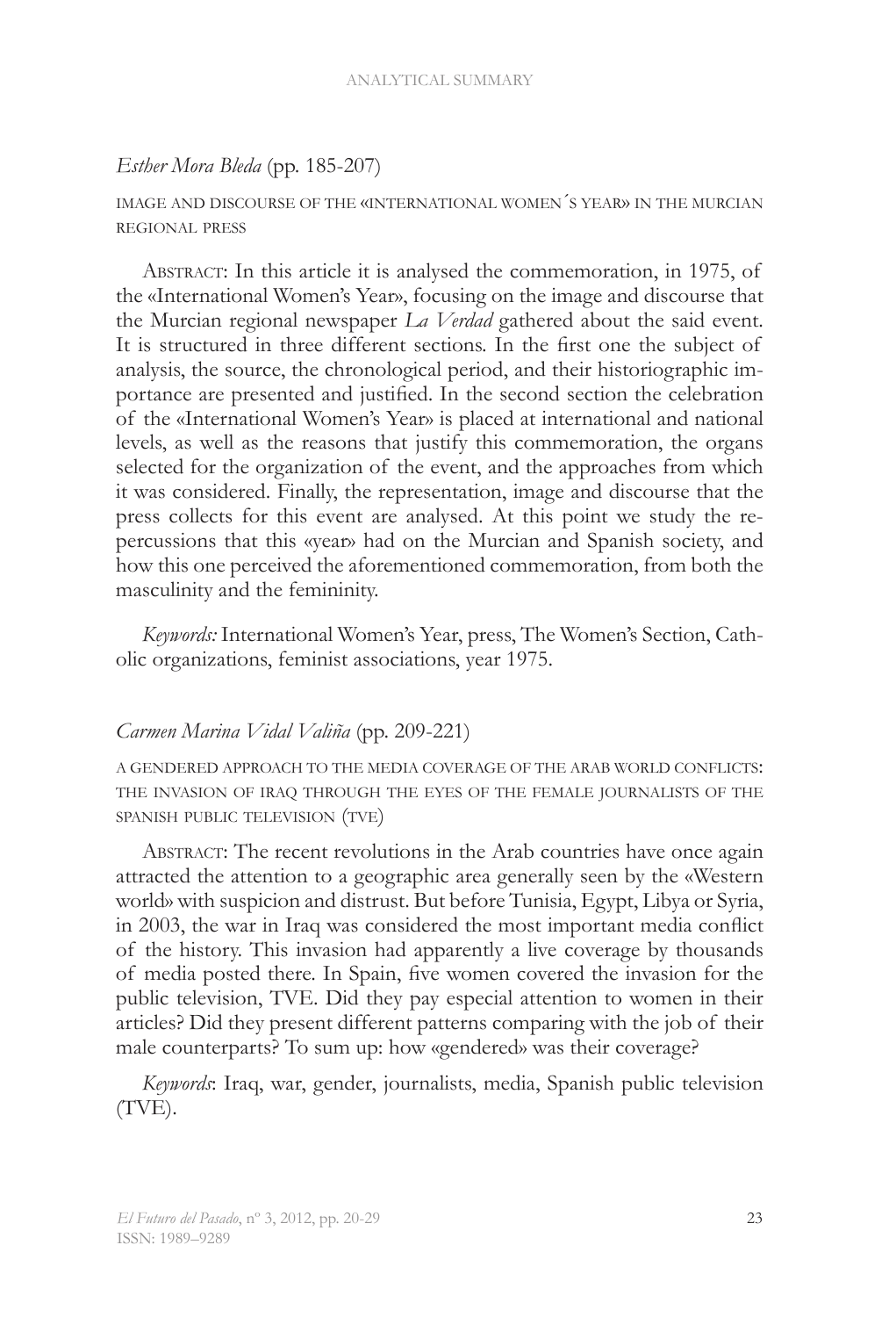### *Antonella Cagnolati* (pp. 223-235)

The borders of the body. The veil, and female identity in multicultural **SOCIETY** 

Abstract: The category of gender and the concept of multiculturalism can live together? In the mid-nineties Susan Moller Okin began questioning about it, giving rise to a debate that now seems highly topical as a result of the controversy over the veil. In France, the discussion proceeds with harsh tones that reveal the difficulty of reconciling liberal theories with behavioral patterns that arouse hostility, resentment, mistrust. In fact, the controversy over the veil hides other meanings which reveal the will to mark the female identity with sharp boundaries, as a part of the socio-anthropological borders over women's bodies. The report aims to investigate behind the positions taken, in order to understand which are the nodes of the dispute and why difference and xenophobia pass once again through the body of women, seen as a trench for the defense of values in deep opposition.

*Keywords*: Veil, body, women, gender, multiculturalism, identity.

### *Teresa Terrón Caro* (pp. 237-254)

women in islam. analysis from a socio-educational perspective

Abstract: The diversity of existing realities with regard to the situation of the woman in the Arabic world does that we should approach the topic with certain caution. In the present article we expose a bibliographical review on woman and Islam in order to understand the principal debates that they have been presenting in the scientific literature from a socio-educational perspective and the analysis that from them is extracted. For the location and selection of the scientific articles that will be analyzed in this study, we have used essentially five databases: Dialnet, ISOC, Francis, Education Research Complete and Eric. In spite of the diversity of prisms with which the topic is analyzed, one of the ideas that appears of form repeated in diverse texts is the importance that the Islam has had to improve the situation of the women in the Arabic companies. Different good is the fundamentalist interpretation that in many regions of the árabo-Moslem world has been done of the Islamic law, reducing the woman to a background.

*Keywords:* Woman, Islam, socio-educational, diversity.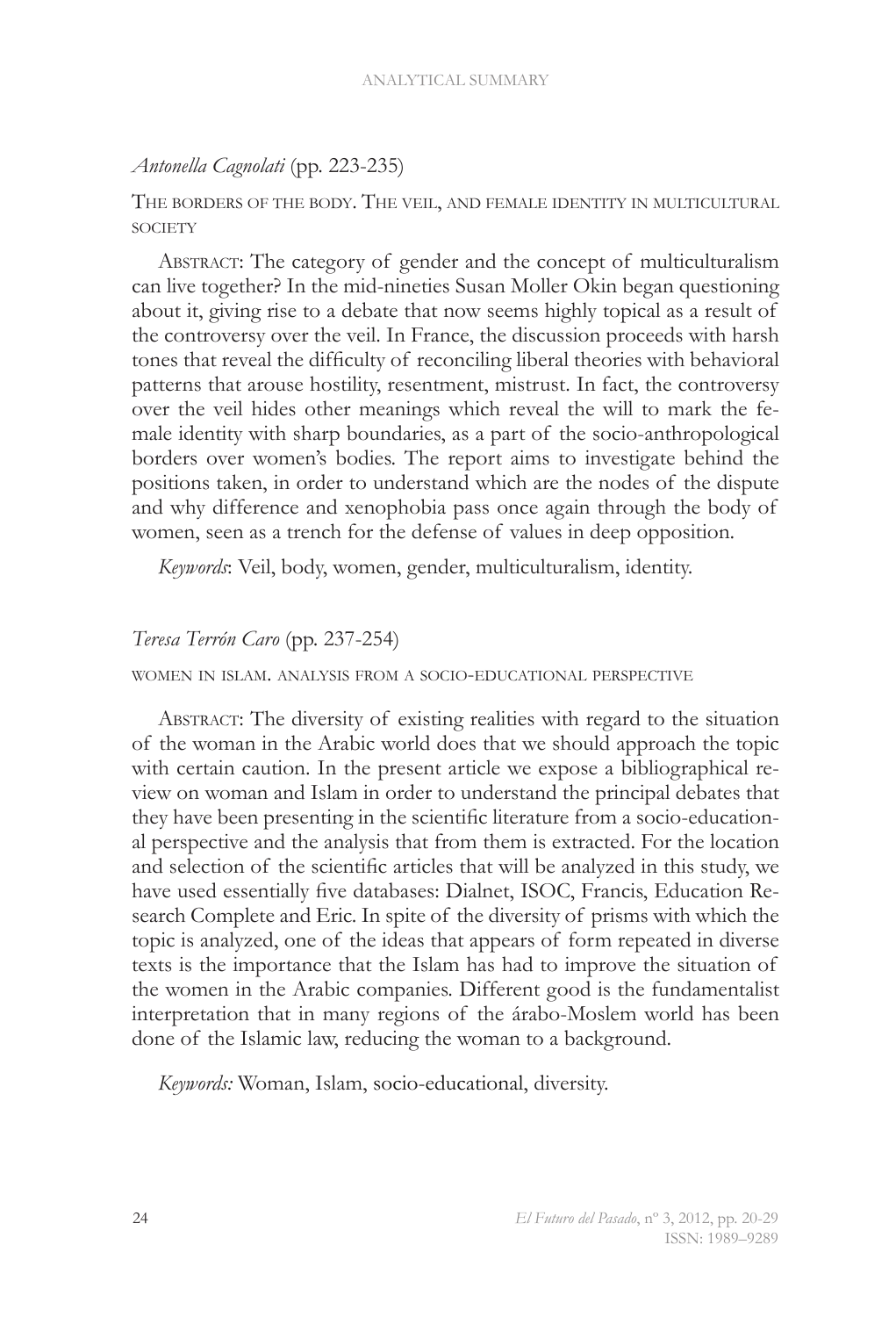# *Laura Sánchez Blanco; José Luis Hernández Huerta* (pp. 255-281)

### female education in spanish education system

ABSTRACT: This article seeks to highlight the slow process of education that women suffered due to the constraints of history. The study begins with the Public Education Act (1857) when the enrollment of girls in primary education becomes binding, and continuing achievements in education, through educational initiatives arising outside the school, from the Revolutionary Six-years period (1868-1874) to the Dictatorship of Miguel Primo de Rivera (1923-1930). From the mid-30's special attention is given to education in order to show two opposing schools models for women: the common school, public, secular pursued by the Second Republic and the national school, catholic and patriotic developed under Franco. After this last stage, the story gives way to the democratic school that allows female enrollment at all levels, and in equal opportunities. And the study concludes with a brief analysis of the education laws that were developed in subsequent years (1983-2006) to check the representation of women in the educational system.

*Keywords*: Female Education, Schooling, Educational Initiatives, Equal Opportunities, Discrimination, Education System.

### *Daniel Gil Martínez* (pp. 285-316)

the different nature of day and night in the ancient world, and their divisions into hours

ABSTRACT: In this article, I attempt to explain the religious differences between the day and the night because the ancients never understood both of them as a unit. I study the features of the day and especially the features of the night in several cultures of the Ancient World (Sumerian, Babylonian, Egyptian, Hebrew, Greek, Roman and Celtic). So, we can notice the day is always a moment of life while the night is often a moment of death and fear. For this reason, the day wasn't divided into 24 hours; it was actually divided into 12 hours of darkness and 12 hours of daylight.

*Keywords*: time, day, night, hours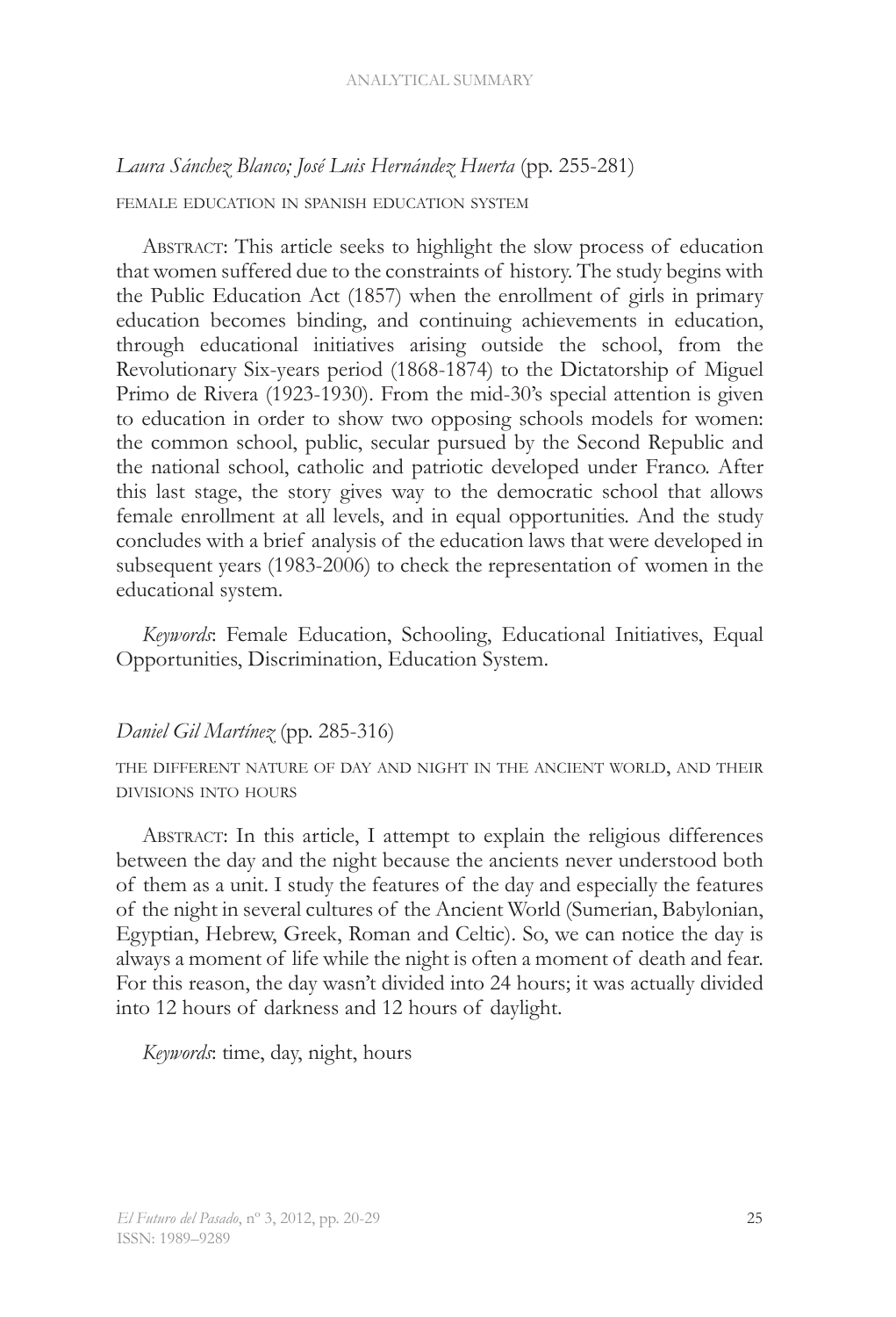### *Pablo Ijalba Pérez* (pp. 317-331)

democracy and plebs in rome: analysis of recent interpretations on roman constitution

Abstract: The analysis of the end of the Roman Republic has been determined in historiography by the work of R. Syme, *The Roman Revolution*, and by the elitist conception of the Roman constitution for a long time. Recently, changes have occurred regarding this traditional view, which insisted on the existence of a democratic component in the Roman political system. An analysis of these new approaches from the point of view of the Roman plebs historiography is proposed.

*Keywords*: Ronald Syme, Roman Revolution, Ancient historiography, Roman Plebs, Democracy.

### *Margarita E. Gentile Lafaille* (pp. 333-370)

three ways of restitution to the indians in the government of tucumán (xviith century)

Abstract: These three cases of restitution to the Indians show the adaptation of the institution in the government of Tucuman; there, the seventeenth century was a time of fast and definitive chages for all its inhabitants.

The first passed around 1615, the second c.1640, when still the "encomienda indiana" system was functional to the mining and most products of Tucumán were for the highlands. Instead, the third case passed when they were evident the lack of indigenous manpower and had changed the scope of Spanish law in the Indies.

On the other hand, the subject in himself of the Restitution, to where, was not object of studies detailed in relation to the government of Tucuman. The lack of the news can be due to that it seems here that was not called to this institution by its name.

*Keywords:* Restitution, Indians, government of Tucuman, XVIIth , Etnohistory.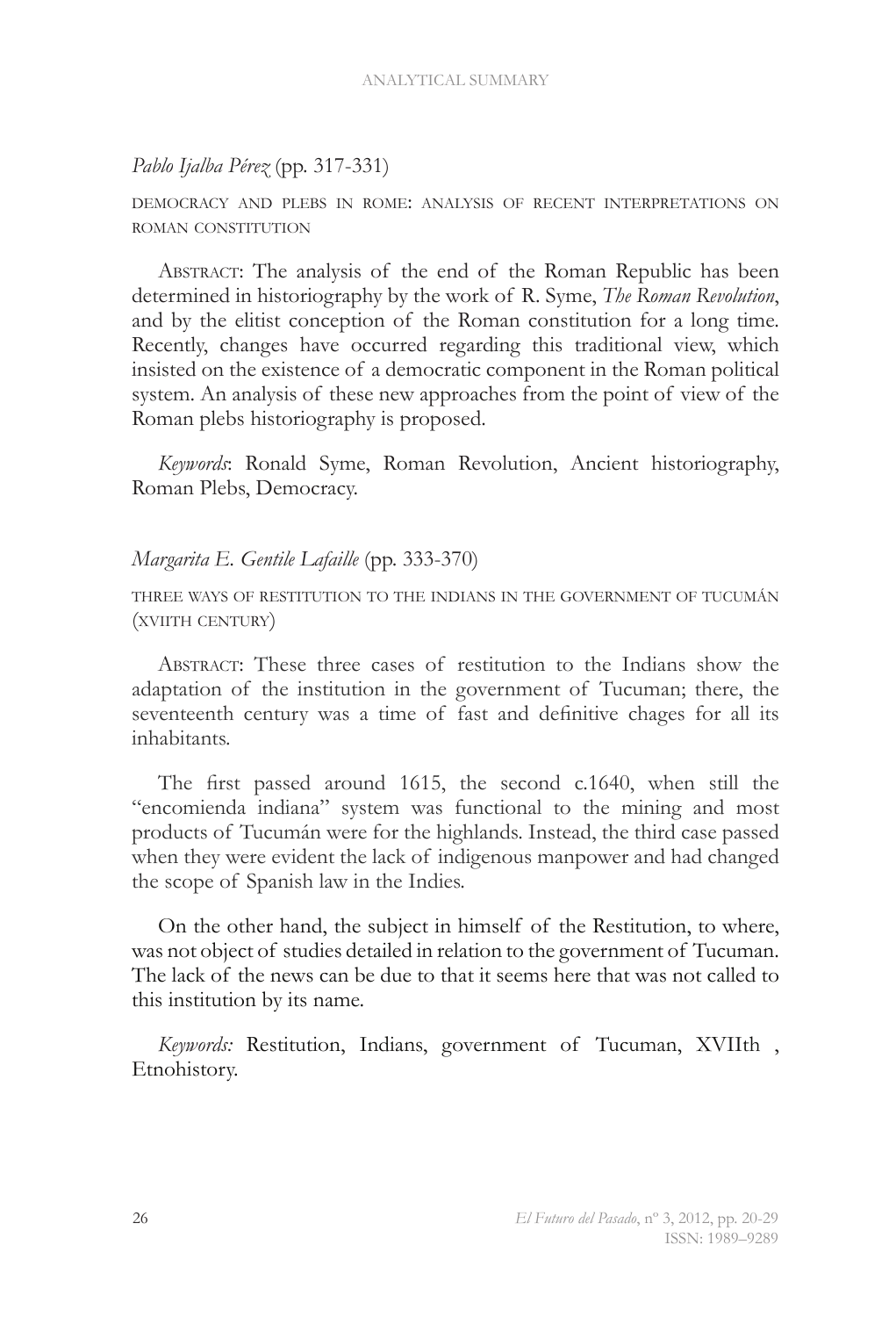### *Francisco J. Sanz de la Higuera* (pp. 371-341)

Approach to the problem of eyesight and the use of glasses in the BURGOS OF THE MID-  $18^{\text{th}}$  CENTURY

ABSTRACT: In Burgos in the middle of the 18<sup>th</sup> Century, the property of «*anteojos*» was reduced to a small number of households. Only in the 5.7 % of the *post-mortem* inventories those oculars devices are mentioned, percentage that rose up to the 16.9 % at the home of clergymen and to the 10.3 % in the houses of the noble pensioners. The property of «*anteojos*» was in the Ancient Regime an exceptional event, a luxury product, and even exotic, although their modest prices, the real offer in the city shops and the net money kept in the houses of the city made them fairly affordable. However, and by contrast, the Catastro of Ensenada provides the knowledge of numerous cases of blindness and serious oculars dysfunctions, pathologies suffered, in most cases at the houses of spinners, extremely poor people, labourers, farmers and craftsmen, that is, the most illiterate and poorest socio-professional categories, living in the worst conditions, for whom no glasses have been found at all, not even modest ones, in their inventories post-mortem.

*Keywords***:** Glasses, Ancient Regime, oculars dysfunctions, blindness.

### *Juan Infante Amate* (pp. 403-438)

management of agricultural area in preindustrial economies. the case of olive orchards in southern spain

Abstract: In recent decades it has been developed a specialized literature on the study of particular features of preindustrial agricultures. This paper, in base to such research line, analyzes the case of olive orchards in southern Spain, which today represent the largest tree concentration in Europe, right in the previous moment to its great expansion (mid  $18<sup>th</sup>$  Century). We seek to understand the geography of its spreading, its low expansion before industrialization and the why only few territories on Andalusia appeared like premature focus of specialization.

*Keywords:* history of landscape, olive tree, agrarian geography, rural history, environmental history.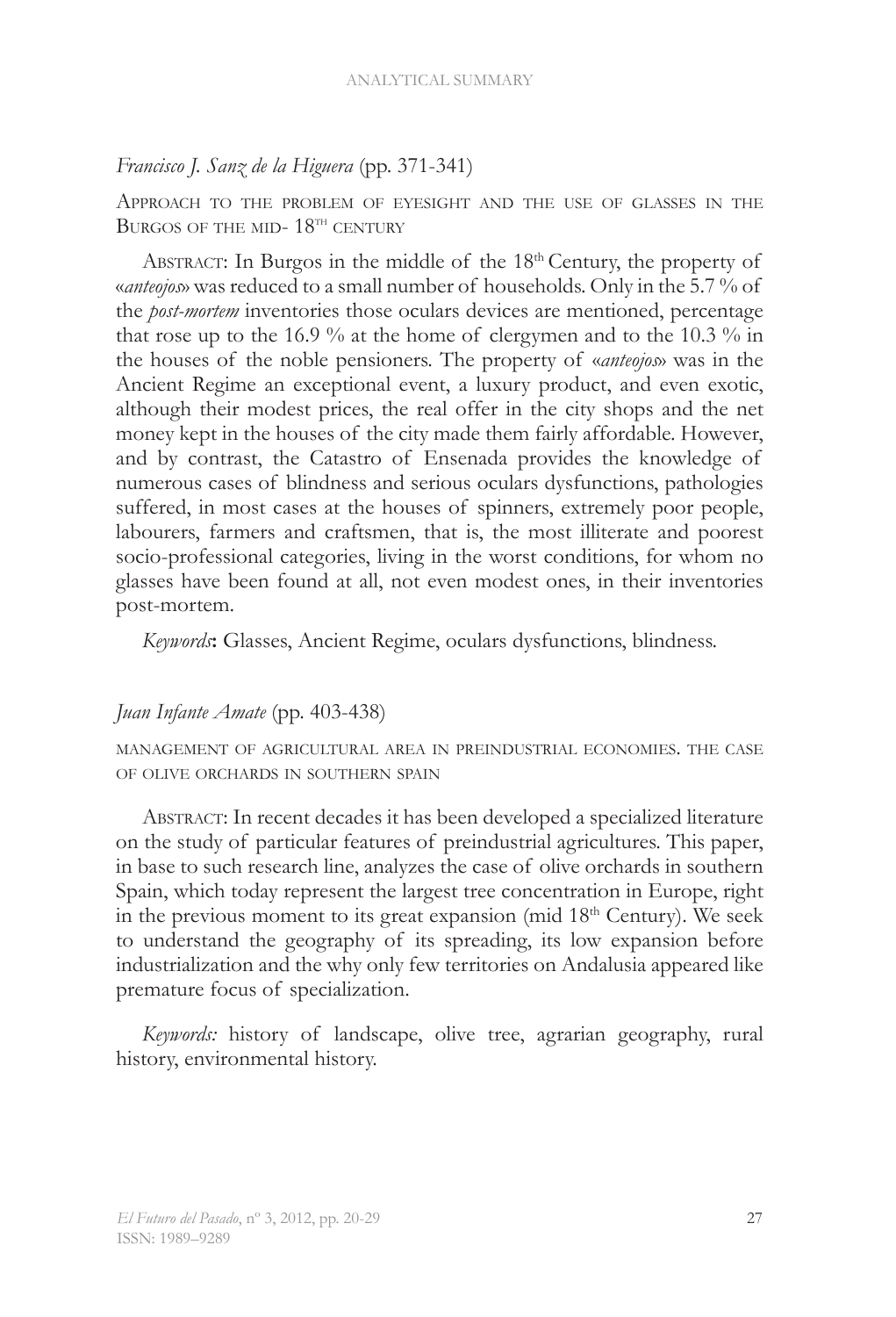# *Francisco José Álvarez García* (pp. 439-458)

background and constitution of the salamanca´s philharmonic society through the local press (1907-1910)

Abstract: Salamanca, like other local capitals at the beginning of the XXth century, feels the need, led by the hand of intellectuals and members of high society at the time, to create a Philharmonic Society to become a musical-cultural reference within of local art scene. This article presents the background to the very creation of the Company and the gestation and development of the first constitution after its founding

*Keywords*: Philharmonic Society, Salamanca, S. XX, Music

### *David Alegre Lorenz* (pp. 459-479)

yugoslavia: between the progress and the abyss. an approach to the memories of yugoslavian postwar through the literature and cinema of the '80

Abstract: In this article we try to show the emergence of the dissidence in the Yugoslavian cultural world during the eighties and the consequences derived from this fact. Our main purpose is to deepen in the memoirs observable in literature and cinema and the chances that they offer for the reconstruction of some fundamental aspects of the period after 1945. This article start from the conviction that the analysis of culture through the historiographical toils can open an interesting way to understand the complexity present in history. Simply for this reason we don't pretend to carry out a new global analysis of questions as the rise to power of communism but how the ordinary people lived and –more important– felt the fatal consequences of the Second World War and, as result, the communist's rise to power. To achieve this we will analize what were the foundations for the reconstruction of the daily life during the postwar.

*Keywords*: Yugoslavia, literature, cinema, violence, memory, postwar, totalitarianism